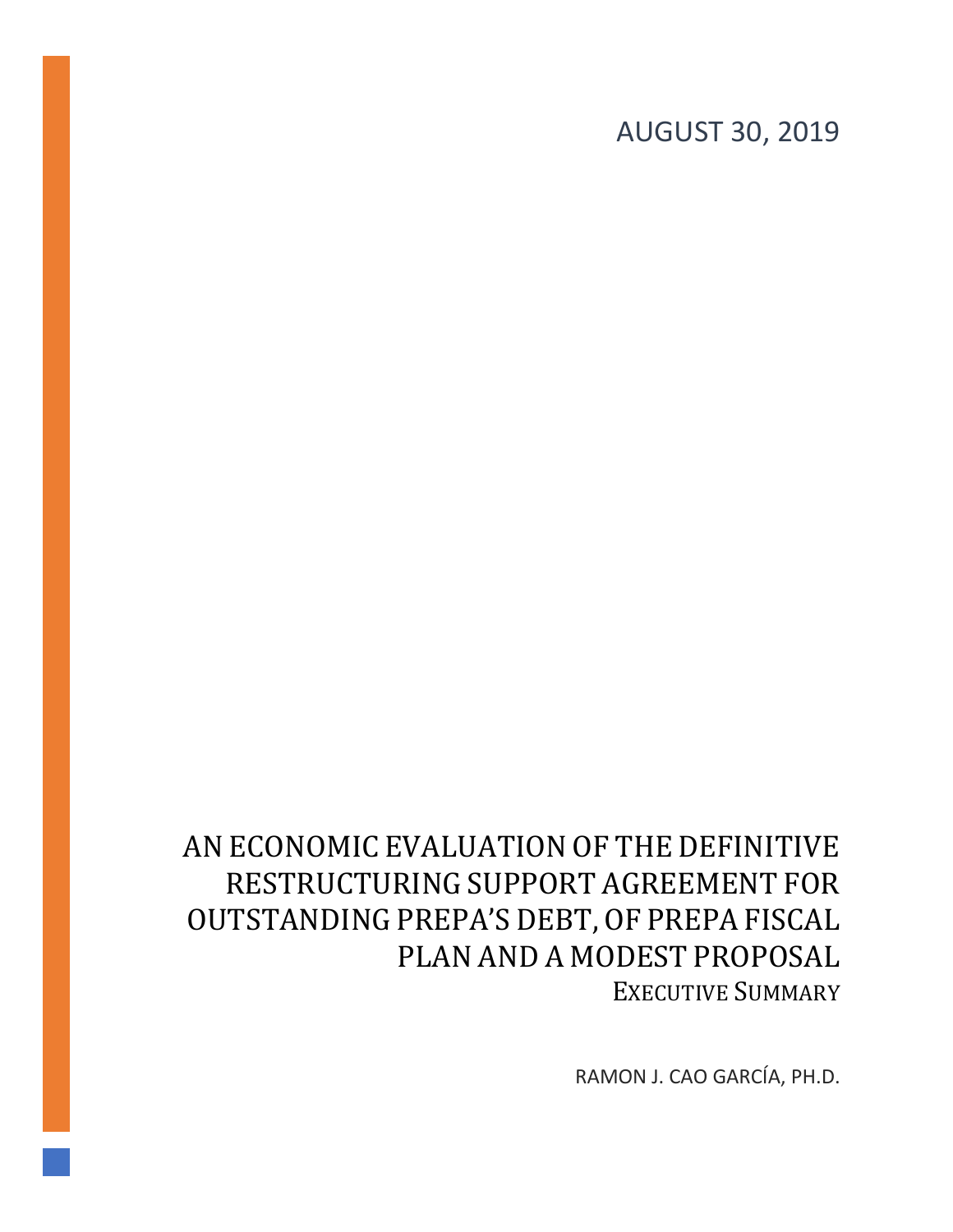# AN INDEPENDENT ECONOMIC EVALUATION OF THE DEFINITIVE RESTRUCTURING SUPPORT AGREEMENT (RSA), OF PREPA'S FISCAL PLAN AND A MODEST PROPOSAL

# EXECUTIVE SUMMARY

Ramón J. Cao García, Ph. D. August 30, 2019

In this report it is considered that, as a principle, PREPA should repay as much as possible of its outstanding debt. But, the answer to the question of how much of the outstanding debt can PREPA afford to repay, must take into account the consequences of debt restructuration over the Authority and the economy. This report attempts to make up for some of the limitations identified in the RSA<sup>1</sup> and the Fiscal Plan.<sup>2</sup>

The analysis in this report begins by describing the rate increases proposed in both documents (RSA and Fiscal Plan), and proposing an alternative. Then, some economic consequences of all considered increases in rates are evaluated. The economic effects, over a five years period, $3$  taken into account are:

- 1. Computation of the effects of proposed rate increases and the alternative rate increase on production costs of major industrial sectors over a five years period.
- 2. Expected impact of proposed rates on the inflation rate.
- 3. Expected economic effects of the proposals on production, and employment.
- 4. Expected effects on the quantity of electricity consumed or demanded.

The RSA contains some key elements, which are:

- 1. The restructured debt is going to be issued in the form of Securitized Bonds, secured by a Transition Charge (TC) to the imposed on PREPA's electricity sales.
- 2. The TC will begin at 2.768 c/kwh at the first year of validity of RSA, and it is going to be periodically increased up to 4.552 c/kwh at year 24 and thereafter. The TC

<sup>1</sup> <sup>1</sup> Financial Oversight and Management Board for Puerto Rico, *Definite Restructuring Support Agreement,* executed on May 3, 2019.

<sup>&</sup>lt;sup>2</sup> 2019 Fiscal Plan for the Puerto Rico Electric Power Authority, as certified by the Financial Oversight and Management Board for Puerto Rico on June 2019.

<sup>&</sup>lt;sup>3</sup> Rate increases in the RSA are expected to occur over a 47 years period, including raises in rates over the years. Given the state of the sciences, it is unreasonable and unrealistic to attempt to predict consequences over a two generations period of time. In consequence the analysis in this report is limited to a 5 years span.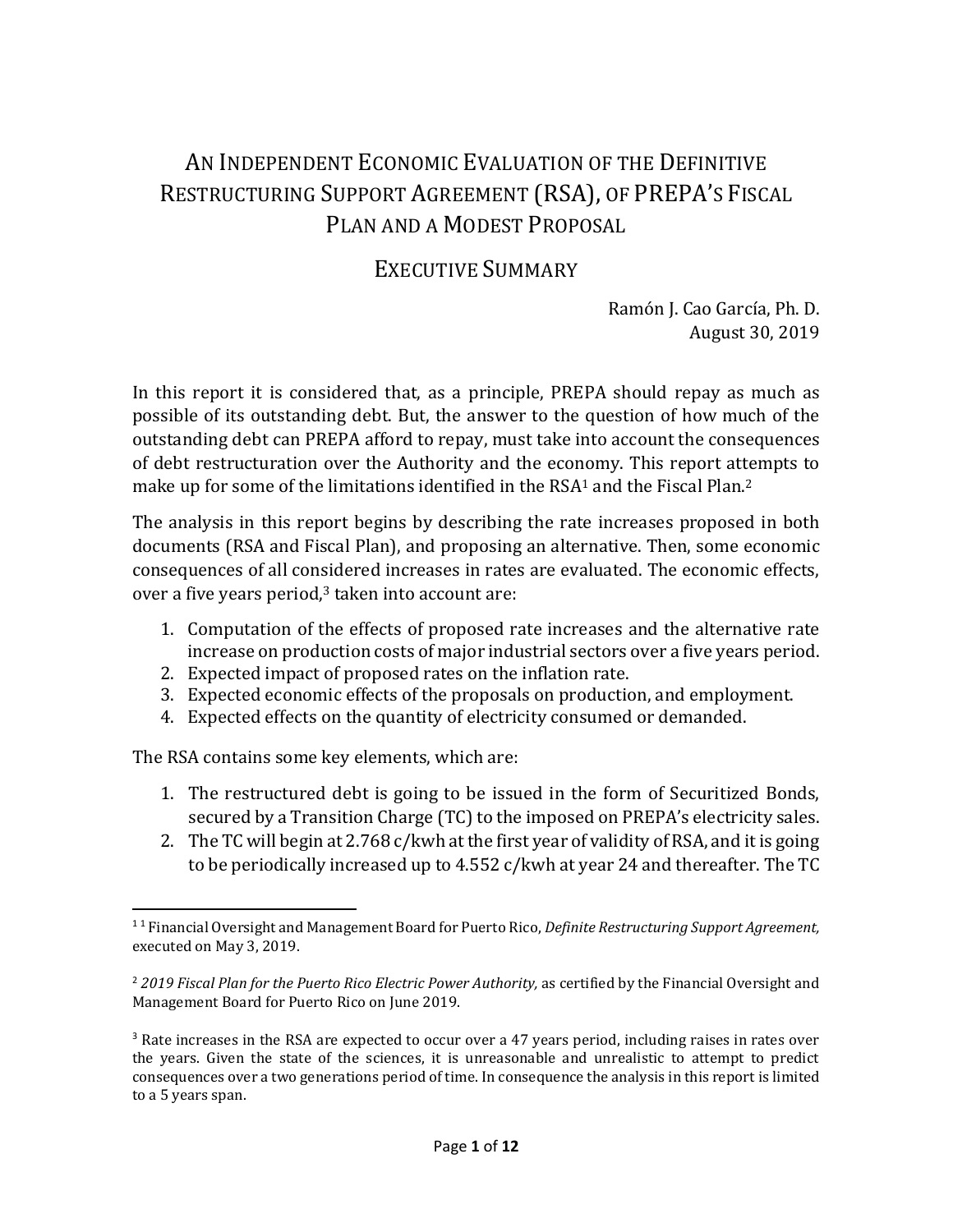can be increased up to a maximum of 25% to compensate for Contributions In Lieu of Taxes and Subsidies granted by PREPA.

- 3. The TC is going to be unavoidable to all users of electricity. Since it will be charged before the meter, if a customer decides to generate his own electricity, he still will have to pay the TC.
- 4. Two kinds of bonds will be issued:
	- a. Tranche A Bonds: In the amount of 67.5% of principal amount of outstanding bonds. These bonds will be tax exempt, with 40 years maturity and a 5.25% coupon.
	- b. Tranche B Bonds: In the amount of 10% of principal amount of outstanding bonds. These bonds may or may not be tax exempt, with 47 years maturity. Tranche B Bonds will begin to be paid after Tranche A Bonds are paid in full, and any amounts on Tranche B Bonds not paid with Transition Charge Revenues imposed prior to the stated final maturity of the Tranche B Bonds shall not be recoverable by Bondholders.<sup>4</sup>

It should be noted that there is no rationale to justify the face value of Tranche A and Tranche B ratios to outstanding debt. Indeed, the resulting Debt to Total Assets of PREPA, after restructuring the debt is much higher than the corresponding ratios shown by electric power companies in almost all jurisdictions in the US.<sup>5</sup> It is also noted that, as proposed by RSA, average annual collections from the TC over years 2 to 5 of RSA would be \$615.40 million, but estimated annual debt service for the restructured debt is \$367.93 million. No explanation is offered in the RSA for this apparent incongruency.

Since the RSA does not explain the reasons for restructuring debt in two kinds of securitized bonds, on the proportion of outstanding debt to be restructured, and on the rationality for the amount and structure of the TC, this report develops an alternative approach to restructure PREPA's outstanding debt. That alternative is based on the following criteria:

1. After outstanding debt is restructured, PREPA's Debt to Total Assets Ratio should be equal to the median ratio for comparable electric power utilities in the United States.

<sup>4</sup> It should be noted that, as proposed in the RSA, the interest in Tranche B Bonds is going to be accrued over time, until Tranche A Bonds are paid in full. If it is assumed that they are going to earn an average interest rate of 7.85% [7.85% is the midpoint between the proposed coupon of 7.00% for tax-exempted Tranche B Bonds and 8.75% for non-tax exempted Tranche B Bonds], then the initial principal of \$904.2 for Tranche B Bonds, will grow to become a Tranche B Bonds principal of \$20,226 million by the  $40<sup>th</sup>$ year of the RSA.

<sup>5</sup> See American Public Power Association, *Financial and Operating Ratios of Public Utilities*, Arlington, VA, December 2018.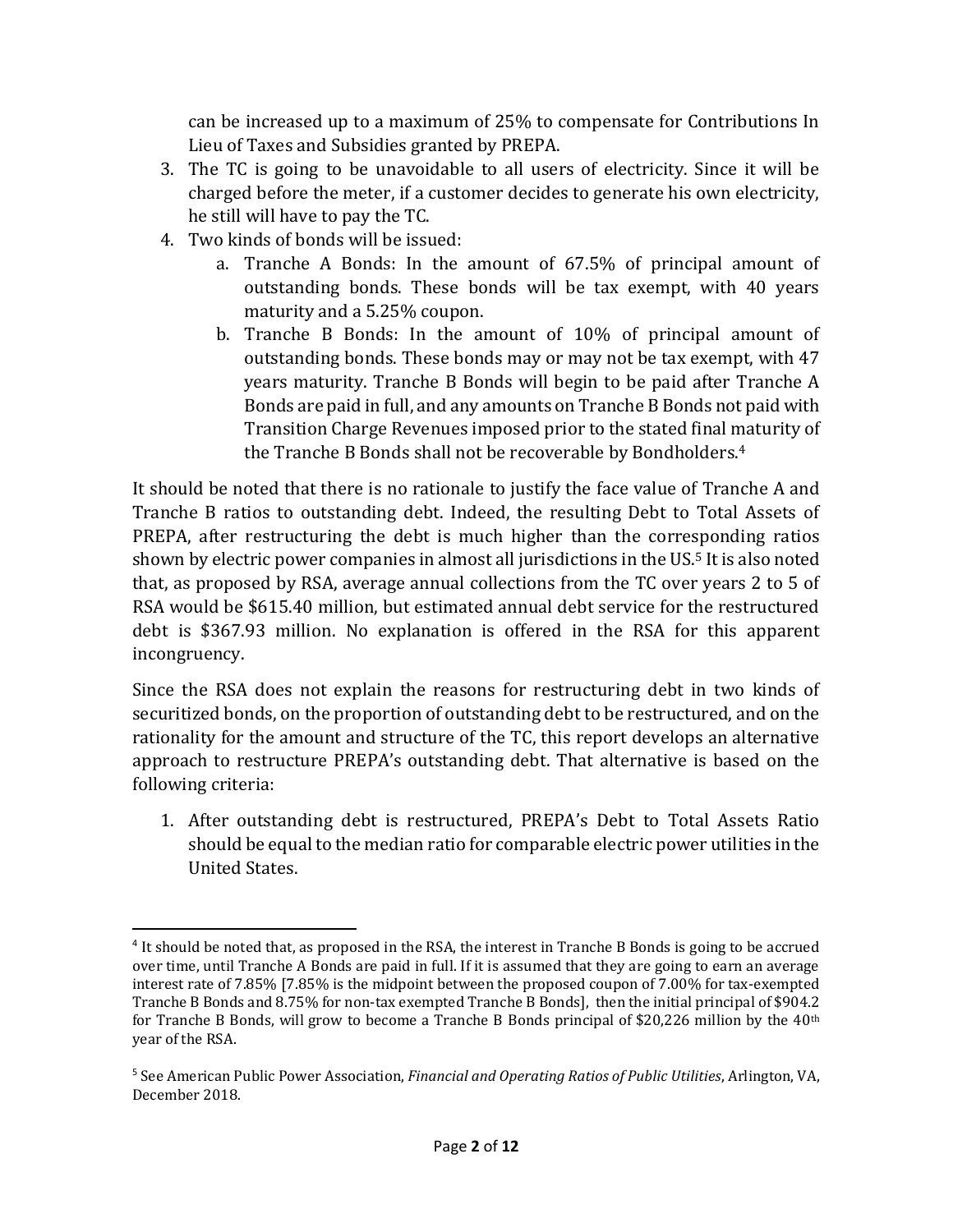- 2. New bonds should be securitized by an Alternative Transition Charge, which will be a rate per kwh consumed by each customer, and included in the electricity bills.
- 3. Maturity of the bonds of the restructured debt should not exceed 40 years.
- 4. The rate of interest or coupon for the restructured bond is equal to the proposed in the RSA for Tranche A Bonds.
- 5. No long-term schedule for the Alternative Transition Charge should be included in any Debt Restructuring Agreement. Instead, the Puerto Rico Energy Bureau should periodically revise the volumetric charge to adjust it to changes in total consumption, and secure adequate payment to bondholders.

On the basis of available information, $6$  it can be concluded that PREPA can afford to pay up to \$4,668 million in restructured debt, without compromising its finances and operations. In consequence, a sensible debt restructuring agreement should be to issue securitized bonds equivalent to 51.2% of principal amount of outstanding bonds.<sup>7</sup> These bonds, as proposed in RSA, will be tax exempt, with 40 years maturity and a 5.25% coupon. Annual debt service, under this proposal, will be in the order of \$281.4 million, and an initial Alternative Transition Charge (ATC) will amount to 1.91 c/kwh.

After developing this alternative debt restructuring proposal for PREPA's outstanding debt, the report goes on to analyze the economic consequences of possible electricity tariff rates increases, including the effects of: (1) the ATC, (2) the TC proposed in the RSA, (3) the TC proposed in the RSA plus rate increases proposed in PREPA's Fiscal Plan on the basis of optimistic assumptions, and (4) the TC proposed in the RSA plus rate increases proposed in PREPA's Fiscal Plan when more realistic or risk assumptions are considered in the plan. The analysis is limited for the period that ends with fiscal year 2024, because it is unreasonable to attempt to forecast economic consequences over the 47 years period covered by the RSA.

<sup>6</sup> The information used for this analysis was obtained from:

<sup>1.</sup> Definitive Restructuring Support Agreement (RSA), May 3, 2019.

<sup>2.</sup> American Public Power Association, *Financial and Operating Ratios of Public Utilities*, Arlington, VA, December 2018.

<sup>3.</sup> BDO Puerto Rico, P.S.C., *PREPA Independent Auditors' Report, Independent Auditors' Financial Statements, Required Supplementary Information and Supplemental Schedules for the year ending June 30, 2016*, San Juan, PR, December 18, 2018.

 $^7$  \$4,668 million (the amount of debt that PREPA could afford to pay), divided by \$9,118 million (the amount of outstanding debt as of June 30, 2016), is equal to 0.511954, or 51.2%. It should be noted that the latest PREPA's Financial Statements are for fiscal year 2016, i.e., before the island was hit hurricanes Irma and María on September 2017. It is quite probable that PREPA's Total Asset at present time are different from those reported at the end of June 2016. In that case, the amount of outstanding debt to be restructured must be revisited.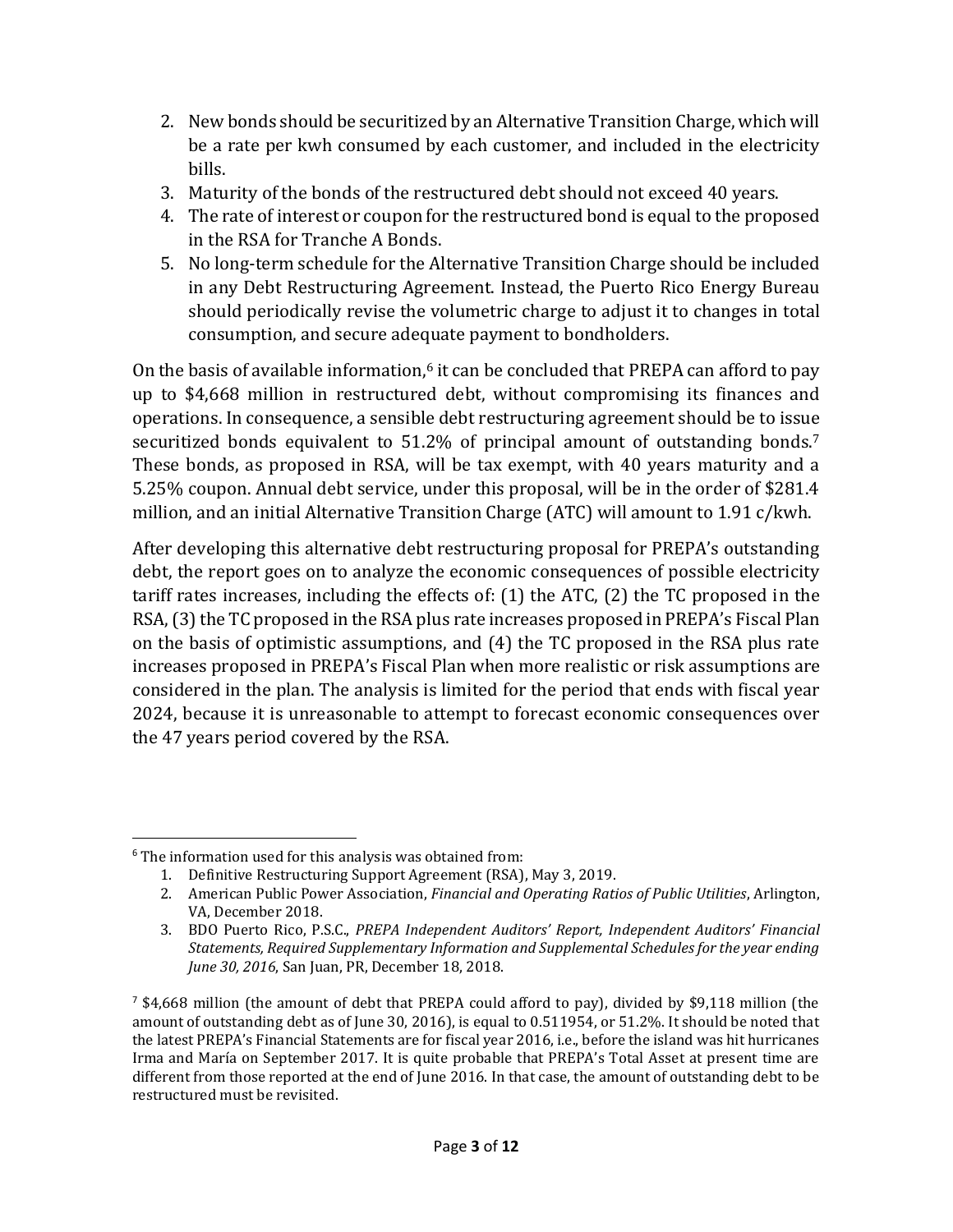The analysis begins by determining resulting electricity tariff rates for the four scenarios presented in the previous paragraph.<sup>8</sup> Yearly tariff rates for each consumer category was computed by adding the proposed rate increase to the average tariff rate for the category in fiscal year 2019.<sup>9</sup> Table I shows the average for all customers of resulting electricity rates for each of the four scenarios under consideration, and Table II shows the average percentage change in tariff rates for PREPA's three main customers categories. From Table II it can be seen that the ATC scenario is the one that exhibits the lowest tariff rate increase of all four scenarios. With regard to expected situations to be faced by customer categories, commercial customers are the ones with the lowest proportional rate increases, although its rates could increase by up to 45.0%.

8 Possible scenarios considered are:

- 1. ATC
- 2. TC
- 3. TC + Fiscal Plan with no risks
- 4. TC + Fiscal Plan including risks

It must be pointed out that PREPA Fiscal Plan indicates, on page 63, that:

"▪ PREPA's current rate structure is composed of three primary components – Base Rate, Fuel Adjustment and Purchased Power Adjustment Charges, and CILT & Subsidy rate riders. A fourth component includes RSA settlement charges

▪ Three primary categories of customers make up 98% of PREPA's revenue from electricity sales: Commercial (53%), Residential (34%) and Industrial (11%)

▪ PREPA approved a permanent rate structure in FY2017 and implemented it in FY2019. This new rate structure eliminated the 11% gross-up of fuel and purchased power adjustment charges, and created direct cost recovery/pass through rate riders in customer's bills to cover Contributions in lieu of taxes (CILT) and subsidies.

▪ As a new O&M operator comes into place, the rate structure may potentially need to be revised from time to time to reflect changes in operating cost structure as well as incorporate developing trends in rate design."

<sup>9</sup> Average tariff paid in Fiscal Year 2019 is computed as the 10 months average from July 2018 to April 2019, as estimated as the proportion of Total Revenues in the category to Total Consumption in the corresponding category. Data was obtained from PREPA's *aee-meta(1) data,* May 2019. It should be pointed out that the Fiscal Plan, p. 62, says that average electricity tariff for all consumers in FY2019 was 18.8 c/kwh. Computations made for this report results in an average tariff of 21.99 c/kwh for the same fiscal year.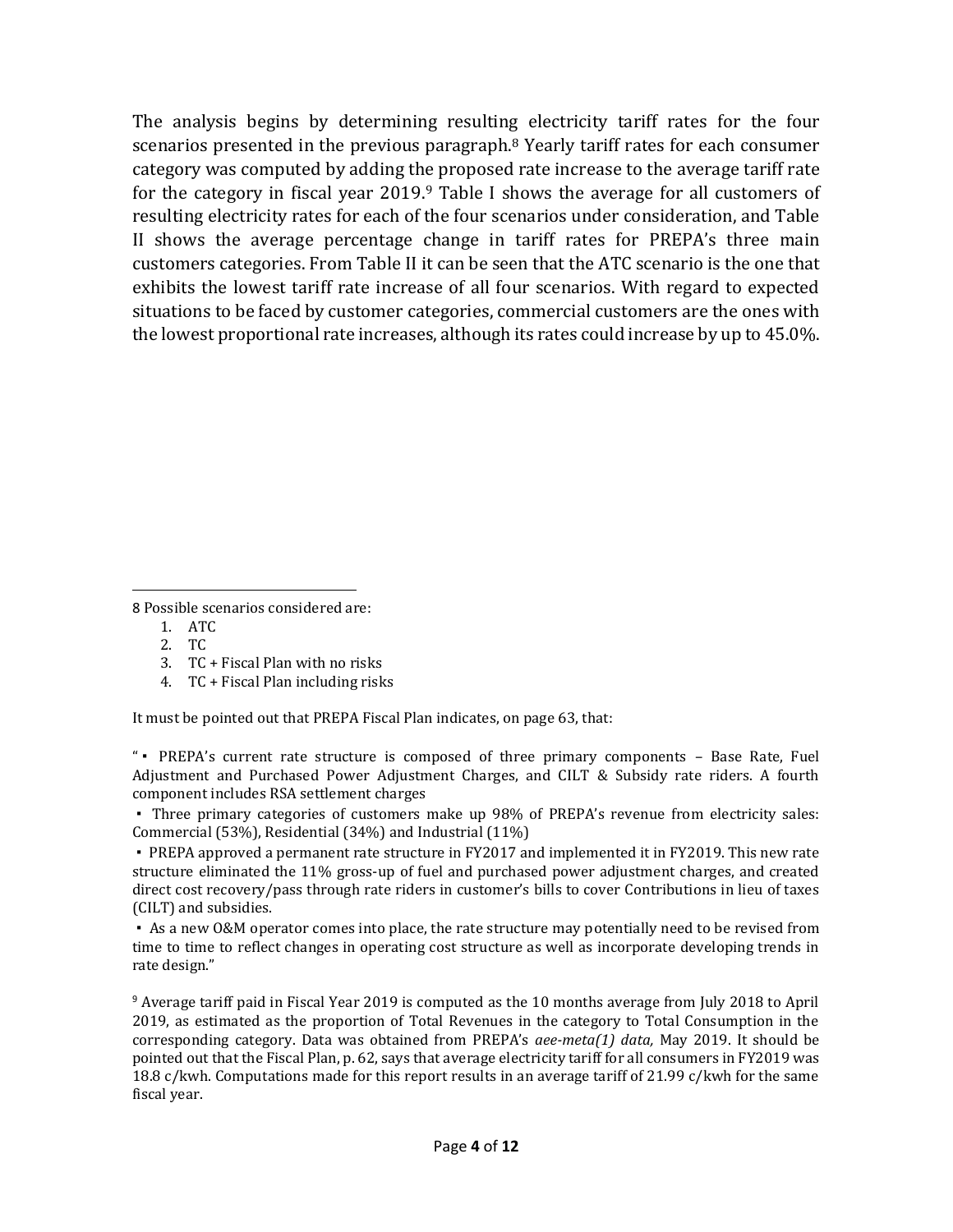#### **Table I**

| All Customers Average: c/kwh |                                |              |                                      |                                |  |  |  |  |
|------------------------------|--------------------------------|--------------|--------------------------------------|--------------------------------|--|--|--|--|
| <b>Fiscal Year</b>           | <b>Alternative TC</b><br>(ATC) | <b>RSATC</b> | RSA+ Fiscal<br><b>Plan: No Risks</b> | $RSA + Fiscal$<br>Plan w/Risks |  |  |  |  |
| <b>FY20</b>                  | 22.99                          | 22.99        | 22.99                                | 24.94                          |  |  |  |  |
| <b>FY21</b>                  | 23.98                          | 25.45        | 27.05                                | 29.81                          |  |  |  |  |
| <b>FY22</b>                  | 23.98                          | 25.45        | 27.05                                | 30.49                          |  |  |  |  |
| <b>FY23</b>                  | 23.98                          | 25.45        | 27.15                                | 31.39                          |  |  |  |  |
| <b>FY24</b>                  | 23.98                          | 25.69        | 27.39                                | 32.26                          |  |  |  |  |

## **Required Electricity Tariff Rates Under Different Scenarios All Customers Average: c/kwh**

## **Table II**

**Change in Electricity Tariff Rates Under Different Scenarios Percentage Change from FY 2019 to FY 2024**

| <b>Customer Class</b> | ATC.    | RSA TC   | RSA + Fiscal Plan<br>(No Risks) | RSA + Fiscal Plan<br>(Risks Included) |
|-----------------------|---------|----------|---------------------------------|---------------------------------------|
| Residential           | $9.1\%$ | 17.5%    | 25.6%                           | 48.7%                                 |
| Commercial            | 8.4%    | $16.2\%$ | 23.6%                           | 45.0%                                 |
| Industrial            | 9.8%    | 18.9%    | 27.6%                           | 52.5%                                 |

Once the analysis of possible electricity tariff rate increases is completed, the report goes to estimate expected consequences of these rate increases over inputs costs by major economic sectors. For that purpose, the 2013 Input-Output Matrix (I/O Matrix) for Puerto Rico was aggregated into eight sectors. Electricity rate increases were computed in the vector electricity and irrigation services for all sectors, except for PREPA, under the assumption that PREPA does not actually pay for the electricity it consumes. The effects of possible rate changes were estimated for fiscal years 2022 and 2024.

Table III summarizes estimated consequences of alternative rate changes on the costs of intermediate inputs, by industrial sectors. Some important considerations can be inferred from the results in the table. In the first place, it can be seen that, in all scenarios, the sectors most affected by increases in electricity rates are:

- 1. Wholesale and retail trade
- 2. Government
- 3. Manufacturing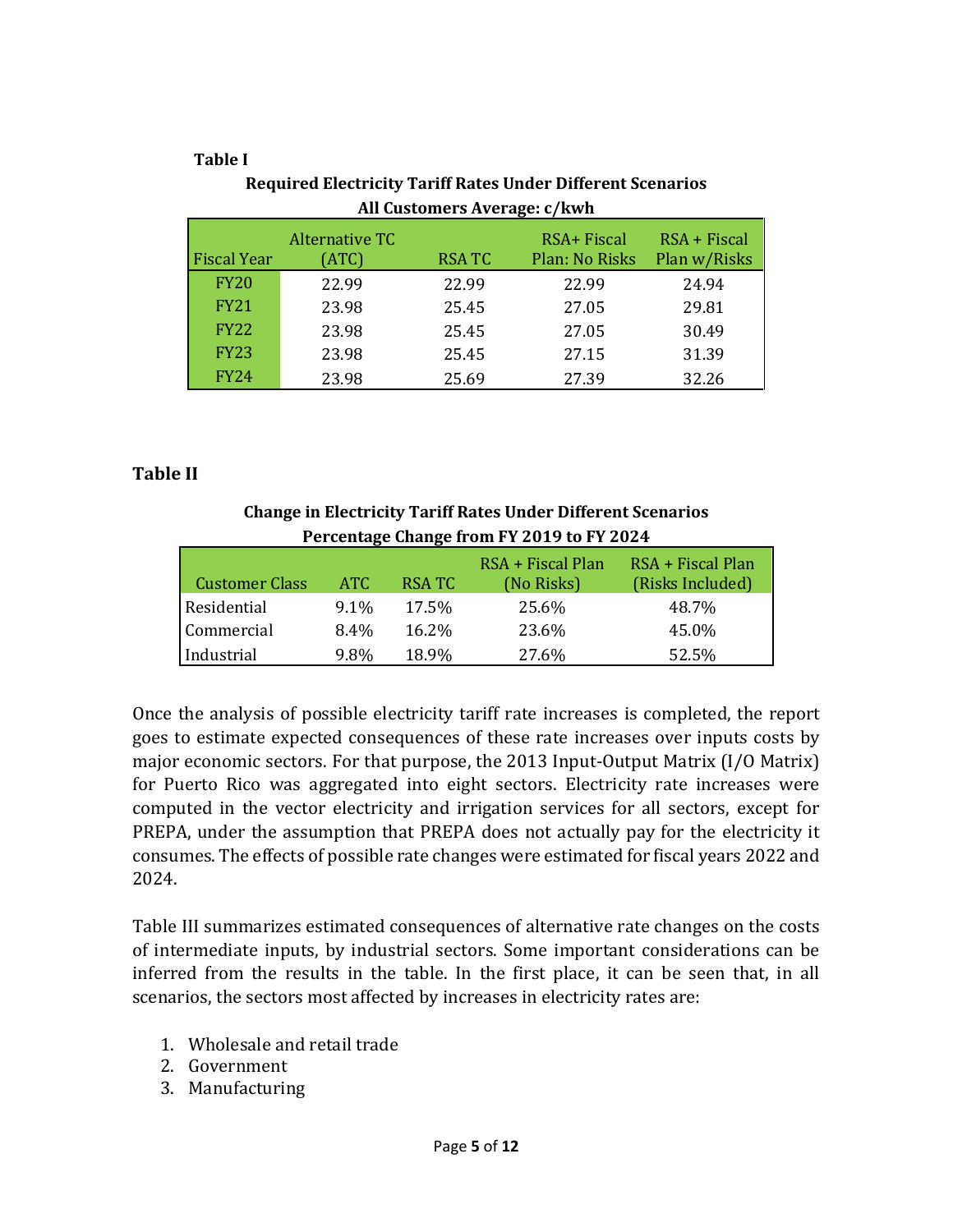#### **Table III**

**Percent Change in Cost of Intermediate Inputs by Industrial Categories under Considered Scenarios**

|                                |          |                |                |                |                 | RSA TC + Fiscal |                  | RSA TC + Fiscal Plan |
|--------------------------------|----------|----------------|----------------|----------------|-----------------|-----------------|------------------|----------------------|
|                                |          | Alternative TC | <b>RSATC</b>   |                | Plan (No Risks) |                 | (Risks Included) |                      |
| <b>Industrial Sectors</b>      | FY 2022  | <b>FY 2024</b> | <b>FY 2022</b> | <b>FY 2024</b> | FY 2022         | <b>FY 2024</b>  | <b>FY 2022</b>   | FY 2024              |
| Agriculture                    | 0.05%    | 0.05%          | $0.09\%$       | $0.09\%$       | 0.13%           | $0.09\%$        | 0.43%            | $0.26\%$             |
| Mining & Construction          | 0.09%    | $0.09\%$       | 0.17%          | 0.18%          | 0.25%           | 0.28%           | 0.42%            | 0.51%                |
| Manufacturing                  | 0.19%    | 0.19%          | 0.35%          | 0.37%          | 0.51%           | 0.54%           | 0.85%            | 1.03%                |
| Wholesale & Retail Trade       | 0.22%    | 0.22%          | 0.91%          | 0.98%          | 1.34%           | 1.48%           | 2.25%            | 2.71%                |
| Hospitals & Health Serv.       | $0.04\%$ | 0.04%          | 0.17%          | 0.18%          | 0.25%           | 0.28%           | 0.42%            | 0.51%                |
| Electricity & Irrigation Serv. | $0.00\%$ | $0.00\%$       | $0.00\%$       | $0.00\%$       | $0.00\%$        | $0.00\%$        | $0.00\%$         | $0.00\%$             |
| <b>Other Services</b>          | $0.06\%$ | $0.06\%$       | 0.26%          | 0.28%          | 0.38%           | 0.42%           | 0.64%            | 0.78%                |
| Government                     | 0.15%    | 0.15%          | 0.62%          | $0.66\%$       | 0.90%           | 1.00%           | 1.51%            | 1.83%                |
| <b>Overall Average</b>         | 0.13%    | 0.13%          | 0.35%          | 0.38%          | 0.52%           | $0.56\%$        | 0.87%            | 1.05%                |

It should be noted that these sectors are particularly critical for its consequences upon the local economy:

- 1. Increases in the operating costs in the commerce sector are usually translated to customers, reducing the purchasing power of the general population, and increasing incentives for emigration.
- 2. In the case of government, it should be remembered that it faces a serious fiscal crisis, that constrains its spending capacity. An increase in operation costs is going to aggravate its present fiscal crisis.
- 3. Manufacturing is critical for the Puerto Rican economy, which is based on exporting manufactured goods. Increases in operation costs reduce its (already diminished) capacity to compete in world markets

Construction is another sector that has been stagnant in Puerto Rico for over a decade, with declining employment. Expected increases in input costs are going to promote further adverse effects over the real estate sector of the economy.

The analysis of expected impacts of possible electricity rate increases upon the cost of intermediate inputs, allows to consider expected effects of these changes on the Consumer Price Index. Expected price increases range from a minimum of 0.36% in the case of the ATC for years 2022 and 2024, to a maximum of 2.47% in 2024 in the case of the rates for the RSA TC coupled with the rates proposed in the Fiscal Plan, including highly probable operational risks. These increases in CPI are additional to normal inflation.

It should be noted that, except in the case of the ATC, in all scenarios expected increases in CPI are higher in FY2024, than in FY2022; i.e., they tend to induce cost push inflation.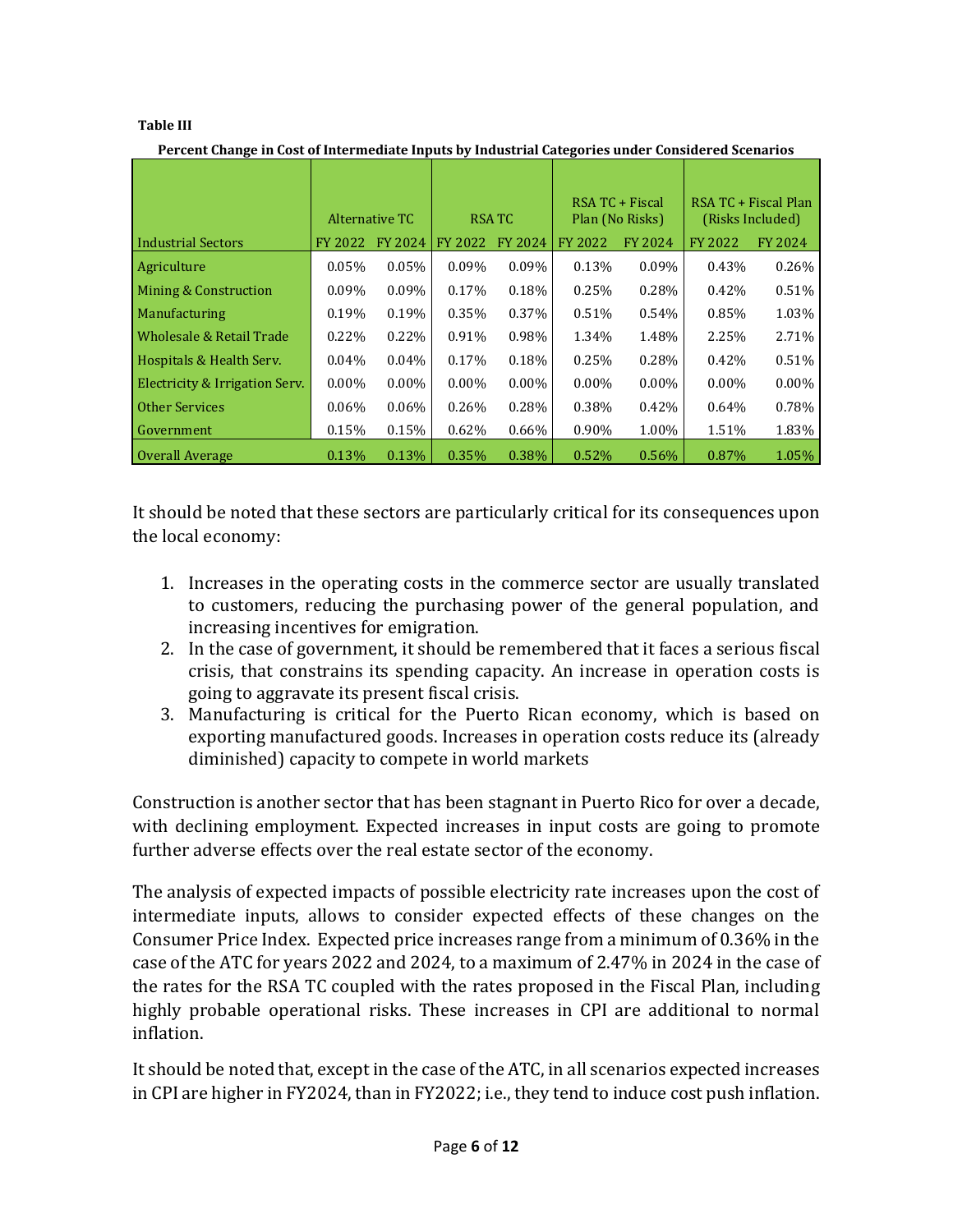Table IV informs the expected increase in CPI under each scenario as a percentage of inflation rate in PR over the last ten years. It can be seen that in all scenarios, except the one that only includes the ATC, inflation is expected to accelerate in a significative way. In consequence, the only electricity price increase that the economy appears to be able to afford, without significative inflation, is the Alternative Transition Charge proposed in this report.

#### **Table IV**

| -Expected Increase in CPI in Each Scenario as a Percentage of Local Inflation Rate |                |             |               |              |                                    |              |                                              |              |
|------------------------------------------------------------------------------------|----------------|-------------|---------------|--------------|------------------------------------|--------------|----------------------------------------------|--------------|
|                                                                                    | Alternative TC |             | <b>RSA TC</b> |              | RSA TC + Fiscal<br>Plan (No Risks) |              | RSA TC + Fiscal<br>Plan (Risks)<br>Included) |              |
|                                                                                    | <b>FY 22</b>   | <b>FY24</b> | <b>FY 22</b>  | <b>FY 24</b> | <b>FY 22</b>                       | <b>FY 24</b> | <b>FY 22</b>                                 | <b>FY 24</b> |
| Expected Increase in CPI as a percentage of Local                                  |                |             |               |              |                                    |              |                                              |              |
| Inflation Rate                                                                     | 33%            | 33%         | 75%           | 80%          | 110%                               | 119%         | 184%                                         | 223%         |

**Expected Increase in CPI in Each Scenario as a Percentage of Local Inflation Rate**

The next topic evaluated in the report is the expected impact of proposed electricity tariff rates increases on the levels of economic activity and employment. To evaluate the expected effects of the increases in electricity rates, an equation was estimated for projecting the Gross National Product at constant prices.



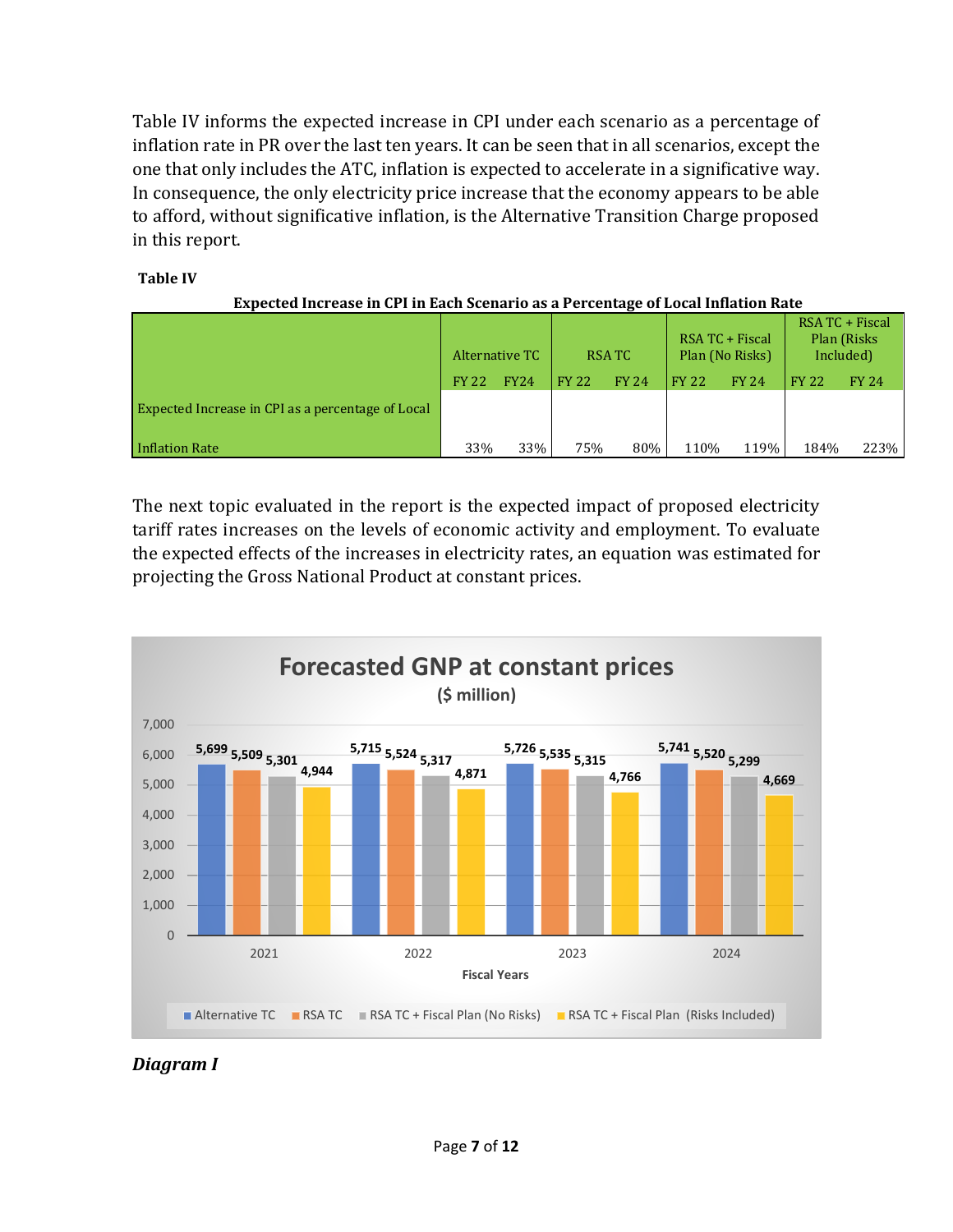The estimation of expected consequences of alternative possible increases in electricity tariff rates upon local GNP at constant prices (i.e., after taking out the effects of inflation) allows to estimate the possible effects of these rate increases on the employment level in the economy. Table V reports the results obtained. It can be seen that, in the case of the ATC, the economy seems to gradually absorb the increase in electricity rates, and by FY 2024 it is able to generate 2,294 additional jobs, over the employment level of FY 2018. For its part, in the case of the RSA TC, the economy begins to slowly absorb the effects of the initial rate increase, but, since the RSA TC includes an additional rate increase for FY 2024, total employment again declines in FY 2024, with a total loss of 33,382 jobs in FY 2024, which is equivalent to 3.4% of total employment in FY 2018. If the electricity rate increases proposed by the RSA is compounded with the rate increases proposed in the Fiscal Plan with optimistic assumptions, by FY 2024 there is expected to be a net loss of 68,928 jobs in the local economy, an amount that is equivalent to 7.1% of total employment in FY 2018. In the last scenario, where electricity rate increases in the RSA TC are added to those proposed in the Fiscal Plan, including more realistic risk assumptions, the losses in employment are really significative; by fiscal year 2024, is expected that total employment in the economy is going to be reduced by 170,756 jobs, or 17.6% of total jobs in FY 2018.

#### **Table V**

| <b>Expected Employment Consequences for Each Rate Increase Scenario</b> |                     |  |
|-------------------------------------------------------------------------|---------------------|--|
|                                                                         | (Number of persons) |  |

| Fiscal<br>Year | Alternative<br>TC. | <b>RSATC</b>           | $RSATC +$<br>Fiscal Plan (No<br>Risks) | <b>RSA TC + Fiscal</b><br>Plan (Risks<br>Included) |
|----------------|--------------------|------------------------|----------------------------------------|----------------------------------------------------|
| 2021           | $-4,414$           | $-35,151$              | $-68,606$                              | $-126,315$                                         |
| 2022<br>2023   | $-1,914$           | $-32,650$              | $-66,105$                              | $-138,033$                                         |
| 2024           | $-106$<br>2,294    | $-30,843$<br>$-33,382$ | $-66,388$<br>$-68,928$                 | $-155,043$<br>$-170,756$                           |

The Puerto Rican economy has been showing a downward trend in total employment over more than a decade. As a consequence of the structural contraction that has been happening in the local economy. It has been unable to create enough jobs for the population, a situation that has resulted in increased emigration of productive persons and in promoting a more unfair income distribution. From an economic and social point of view, Puerto Rico has to be very careful in adopting measures that have additional adverse effects on employment. Of the four scenarios considered in this report, the ATC is the only one that result in moderate employment loss in the short run and has the capacity to be absorbed by the markets and allow for the economy to be able to generate jobs in the not so long run.

The final topic analyzed in the report is the demand for electricity in Puerto Rico. Demand equations were modeled and estimated for the three main categories of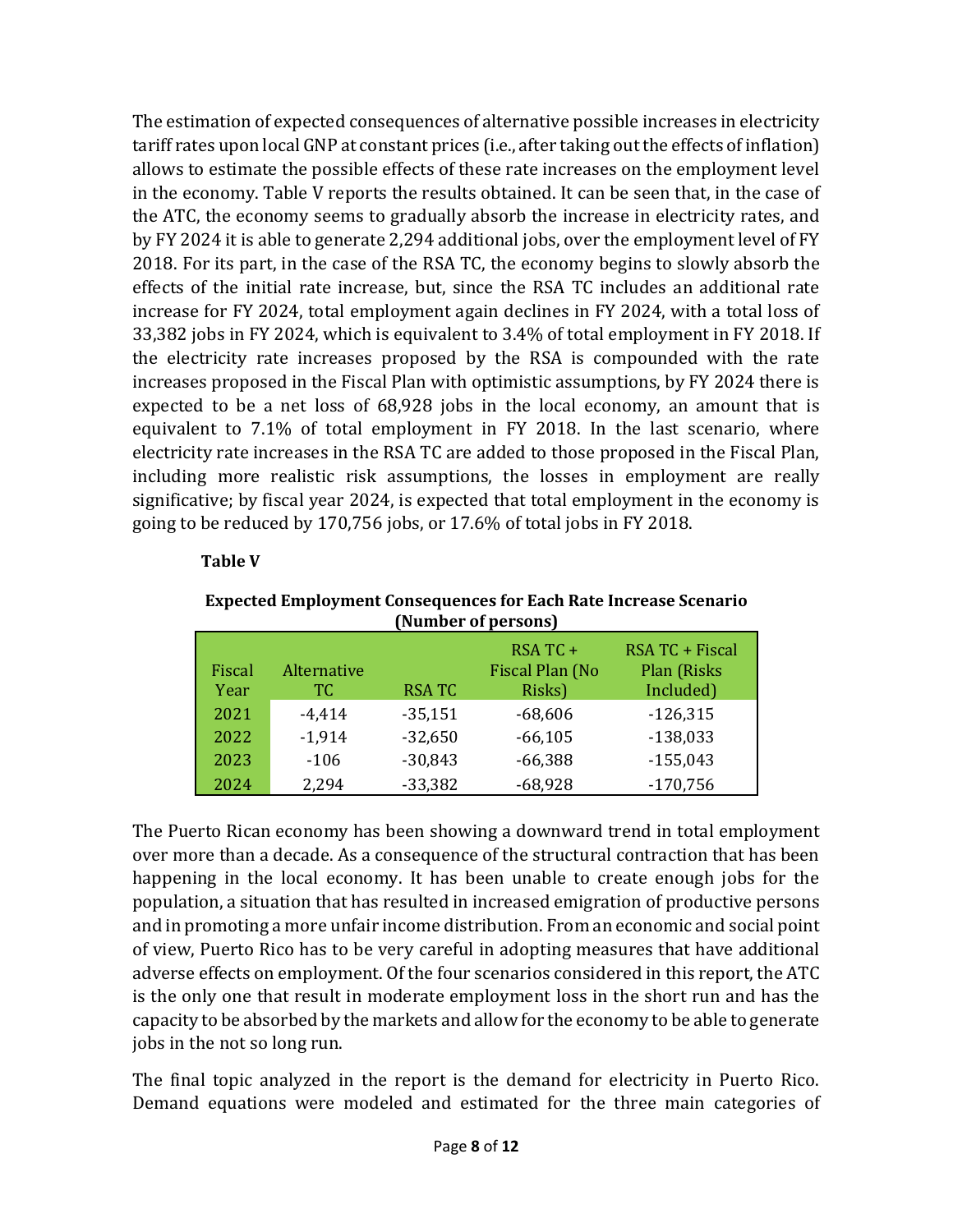PREPA's customers: residential, commercial and industrial. Total electricity consumption was derived from these demand equations, and forecasted for each of the scenarios of electricity tariffs rates increases. This analysis is relevant because the Transition Charges included in the RSA are based on expected PREPA's total sales of electricity. The results from the analysis are summarized in Table VI and Diagram II.

#### **Table VI**

| <b>Total Consumption of Electricity Demanded under Different Scenarios (Gwh)</b> |            |              |                                      |                                            |                                                  |  |  |  |  |
|----------------------------------------------------------------------------------|------------|--------------|--------------------------------------|--------------------------------------------|--------------------------------------------------|--|--|--|--|
| Fiscal<br>Year                                                                   | <b>ATC</b> | <b>RSATC</b> | $RSA + Fiscal$<br>Plan (No<br>Risks) | $RSA + Fixed$<br>Plan (Risks)<br>Included) | Quantity<br>Assumed in the<br><b>Fiscal Plan</b> |  |  |  |  |
| 2021                                                                             | 14,856     | 14,635       | 14,407                               | 14,013                                     | 14,772                                           |  |  |  |  |
| 2022                                                                             | 14,670     | 14,449       | 14,221                               | 13,730                                     | 13,972                                           |  |  |  |  |
| 2023                                                                             | 14,482     | 14,261       | 14,018                               | 13,413                                     | 13,491                                           |  |  |  |  |
| 2024                                                                             | 14,343     | 14,087       | 13,845                               | 13,149                                     | 13,150                                           |  |  |  |  |



## *Diagram II*

From Table VI and Diagram II, it can be seen that expected electricity consumption in FY 2021 is higher in the ATC scenario than the quantity of Gwh assumed in the Fiscal Plan. In the other scenarios the quantities demanded are lower than the quantity assumed in the Fiscal Plan for that year. But the situation reverses itself for subsequent years. From Fiscal Year 2022, expected consumption of electricity tends to be higher in all scenarios than the forecasts in the Fiscal Plan, with the exception of the scenario that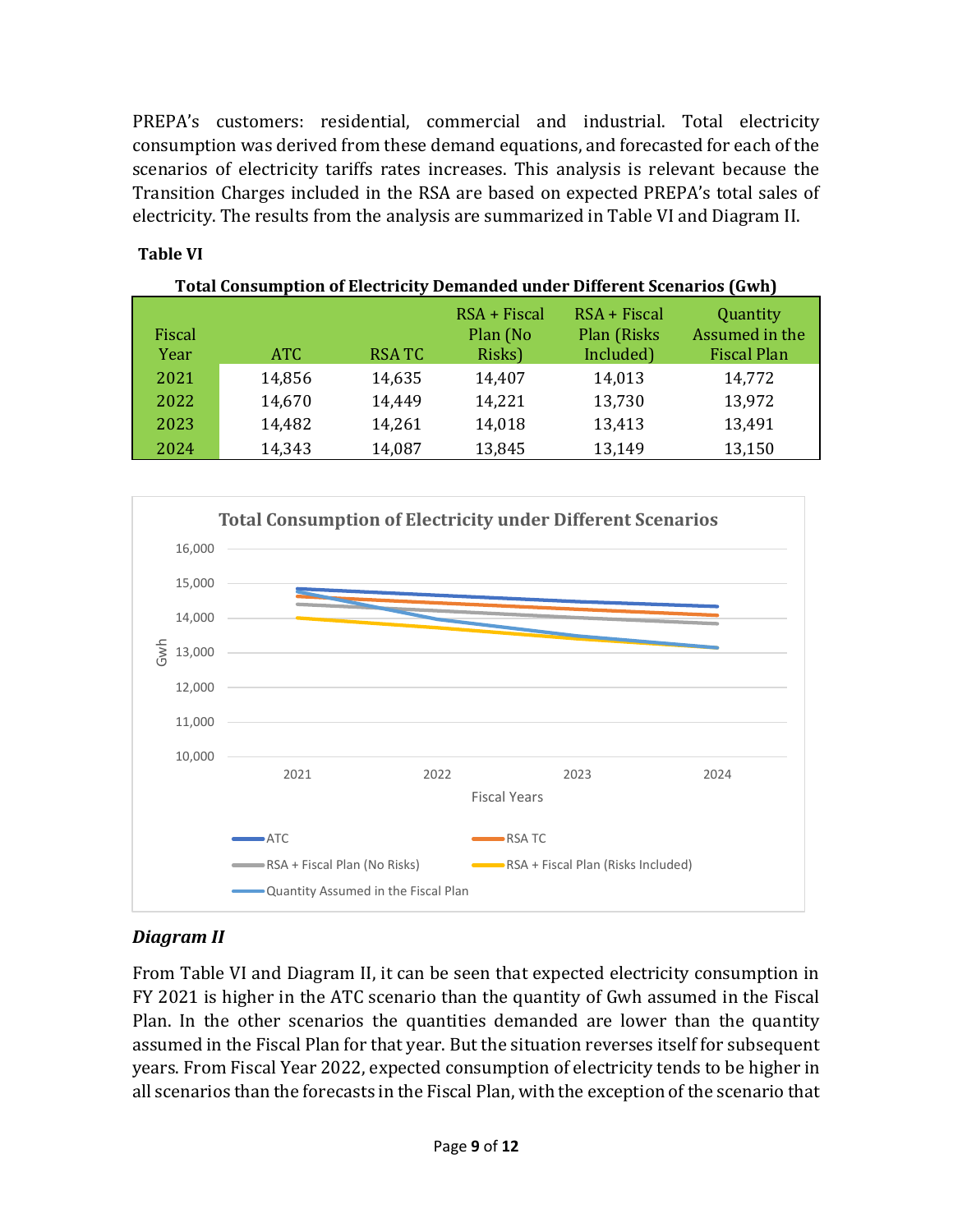includes the TC in the RSA and the rates increases proposed in the Fiscal Plan, including identified risks. This tends to indicate that that future electricity consumption could be underestimated by PREPA and the Fiscal Plan. Such an underestimation of future expected electricity could result in overestimating rates in T C schedule in the RSA and, consequently, in overcharging PREPA's customers – also, privatization agreements over electricity generation could result in accords that overcharge PREPA for energy purchased.

In summary, the principal conclusions to be derived from the analysis are:

- 1. The RSA devotes a lot of effort to describe in detail its scope and content, as well as to develop detailed measures to assure that bondholders will get the payments agreed under it. But the RSA never justifies its rationale, i.e., why the proposed ratio of restructured debt to outstanding debt, which is the reason to have the two proposed tranches for the bonds to the issued under the restructured debt, why the interest payments of Tranche B Bonds will be accrued over time, in a way where at the end of 40 years the nominal value of Tranche B Bonds is going to be in the neighborhood of \$20,226 million.
- 2. There is neither any justification for the proposed schedule of the volumetric Transition Charge, included in the RSA. Moreover, this schedule has the implicit assumption that PREPA's electricity are going to decline by 64.5% over time, which is completely speculative.
- 3. Moreover, the RSA does not devote a single line to consider the impacts that it is expected to have on the performance of the Puerto Rican economy, much less about how negative impacts can be mitigated.
- 4. The report also shows that, when the TC in the RSA is added to electricity tariff rates increases proposed in the last PREPA's Fiscal Plan, the overall rate increases are significative and very difficult for the economy to afford.
- 5. An alternative proposal to restructure PREPA's outstanding debt is developed in this report, with a corresponding Alternative Transition Charge.
- 6. When economic consequences of alternative electricity tariffs rates increases are evaluated for the alternative scenarios, it was found that the sectors most affected by increases in electricity rates on the costs of intermediate inputs are:
	- a. Wholesale and retail trade
	- b. Government
	- c. Manufacturing

Such results tend to imply that proposed tariff changes tend to have serious negative consequences on the economy.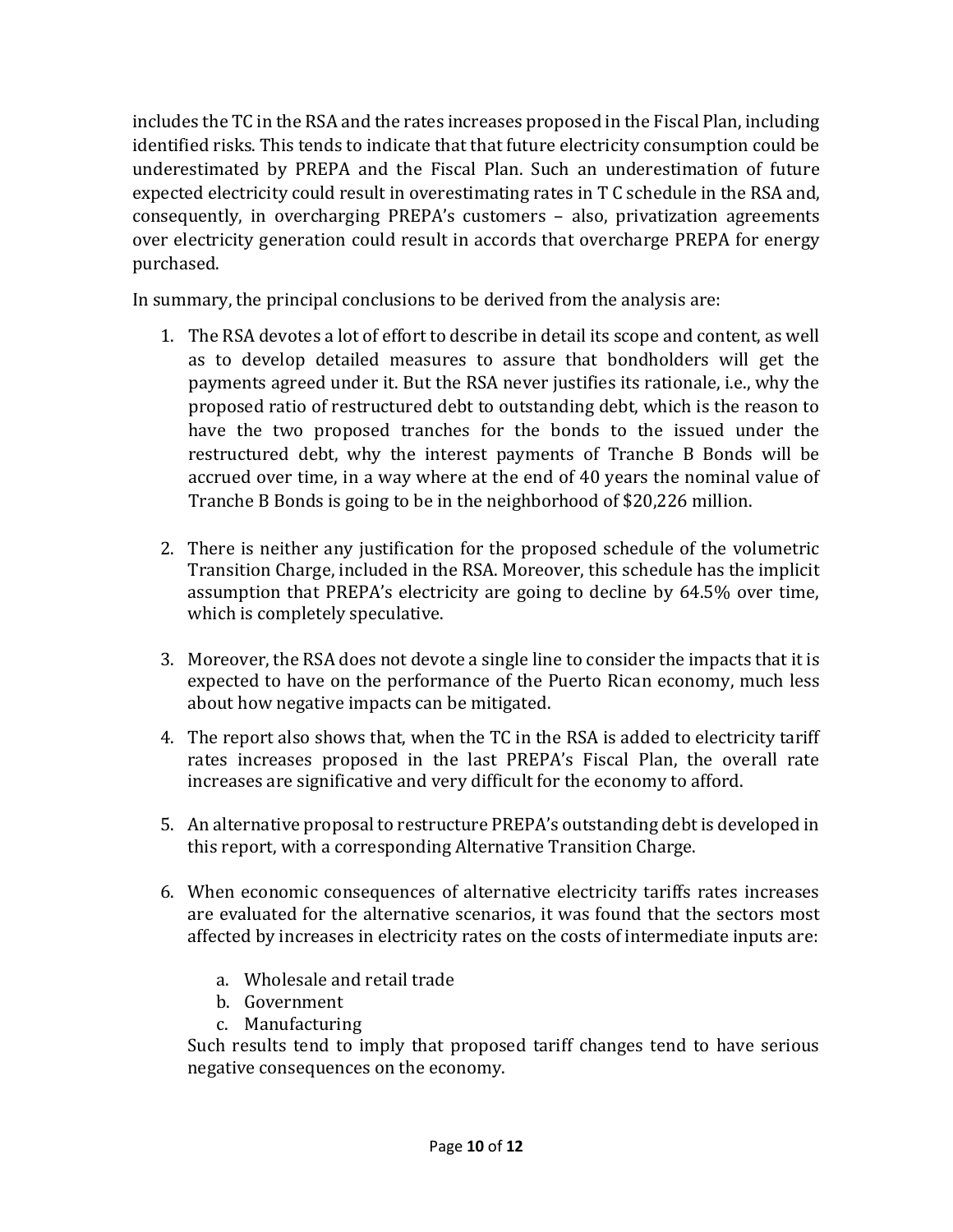- 7. When the consequences of the proposed rate increases on the general price level were analyzed, it was found that in all scenarios considered, except in the case where the only rate increase is the proposed Alternative Transition Charge, there is a real possibility of cost-push inflation in the economy, with the disruptions it usually causes on resource allocation, diminished production, increased inequality in the distribution of income, and social instability.
- 8. It was also found that all proposed rate increases tend to significatively reduce the levels of economic activity over time, a much serious outlook for an economy that has been suffering from continuous economic contraction over more than a decade. The only scenario where the economy appears to be able to absorb the rate increase and begins to recover by fiscal year 2024, is the one where the only rate increase is the proposed Alternative Transition Charge.
- 9. Consequently, all rate increase scenarios result in substantial reductions in employment levels. It should be noted that, notwithstanding optimistic government statements, official statistics document that total employment has been shrinking on the island for over a decade. At this respect, again, the only scenario where the economy appears to be able to absorb the rate increase and begins to recover by fiscal year 2024, is the one where the only rate increase is the proposed Alternative Transition Charge.
- 10. The report also forecasts electricity consumption for the four scenarios and compares the outcomes with consumption assumed in the Fiscal Plan. The main conclusion is that, except in the scenario that considers the TC in the RSA coupled with the rate increases proposed in the Fiscal Plan including risk factors, the Fiscal Plan appears to underestimate expected future consumption of electricity. If this happen, it posits serious problems:
	- a. The Transition Charge schedule in the RSA depends upon expected future consumption of electricity. If such consumption is underestimated, then the scheduled TC is going to overcharge electricity customers. In consequence, instead of providing a TC schedule in an RSA, what should be done is to provide for periodic reviews of the TC by a competent and independent entity, such as the Puerto Rico Energy Bureau.
	- b. PREPA is in the process of privatizing generation of electric power. If consumption of electricity is not properly forecasted, it will be very difficult for PREPA and the private enterprises to be involved in the process to negotiate sensible privatization accords.

To summarize, the Puerto Rican economy does not appear to be able to afford electricity tariff rates increases proposed in the RSA, much less when these increases are coupled with those proposed in PREPA Fiscal Plan. Instead, the RSA should be carefully reviewed and justified; and PREPA's operations and management must be profoundly reformed to end situations of inefficiency, waste, and other undesirable events, as they